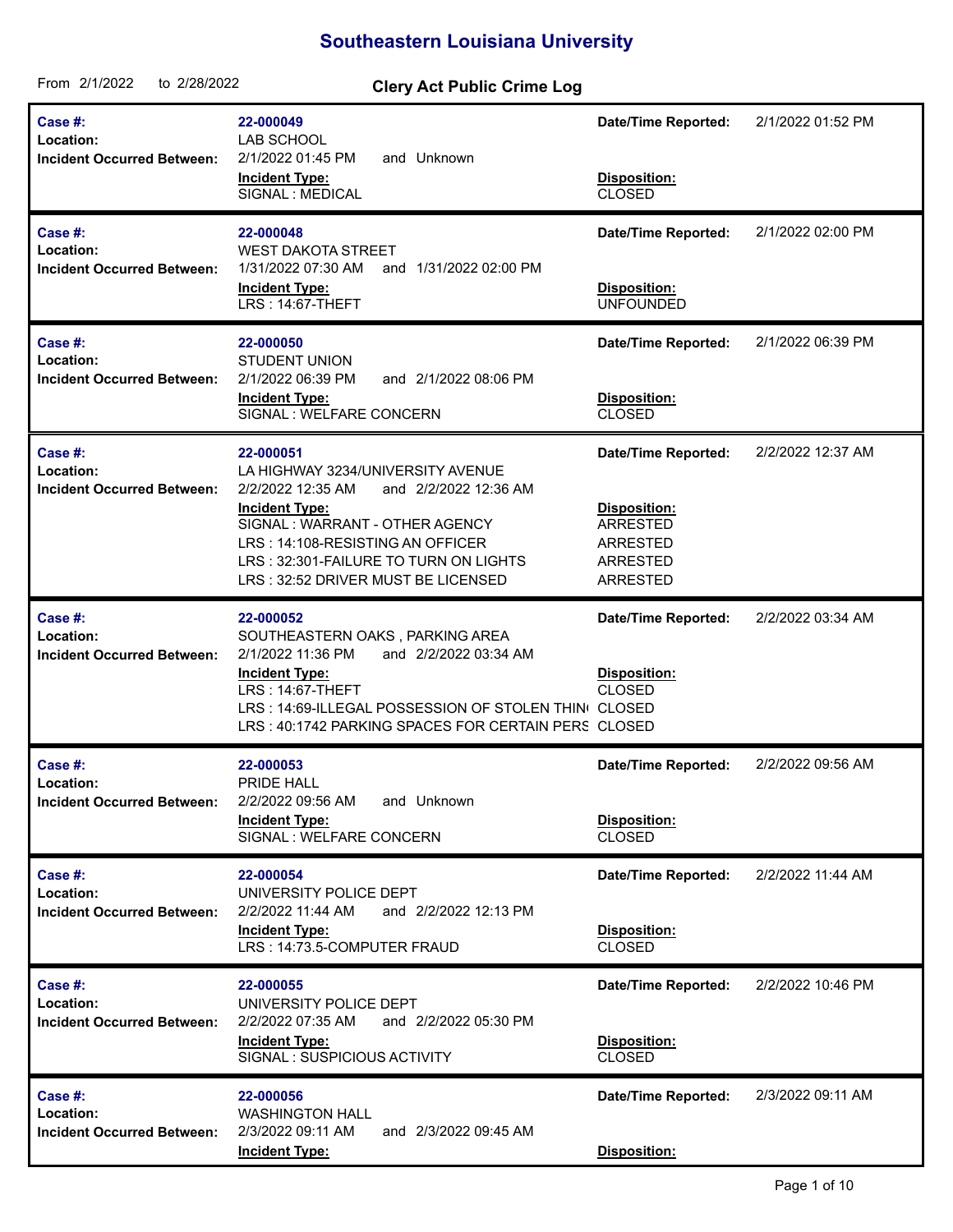|                                                           | SIGNAL : WELFARE CONCERN                                                                                                                                                                                                                                                                                                                                                 | <b>CLOSED</b>                                                      |                   |
|-----------------------------------------------------------|--------------------------------------------------------------------------------------------------------------------------------------------------------------------------------------------------------------------------------------------------------------------------------------------------------------------------------------------------------------------------|--------------------------------------------------------------------|-------------------|
| Case #:<br>Location:<br><b>Incident Occurred Between:</b> | 22-000057<br>UNION AVENUE AT TWELVE OAKS, PARKING LOT<br>and Unknown<br>Unknown<br><b>Incident Type:</b><br>SIGNAL : GENERATED IN ERROR                                                                                                                                                                                                                                  | <b>Date/Time Reported:</b><br>Disposition:<br>CLOSED               | 2/3/2022 11:00 AM |
| Case #:<br>Location:<br><b>Incident Occurred Between:</b> | 22-000058<br><b>STUDENT UNION</b><br>2/3/2022 11:06 AM<br>and Unknown<br><b>Incident Type:</b><br>SIGNAL : MEDICAL                                                                                                                                                                                                                                                       | <b>Date/Time Reported:</b><br>Disposition:<br>CLOSED               | 2/3/2022 11:06 AM |
| Case #:<br>Location:<br><b>Incident Occurred Between:</b> | 22-000059<br>NORTH OAK STREET<br>2/4/2022 12:00 AM<br>and 2/4/2022 12:01 AM<br><b>Incident Type:</b><br>LRS: 32:304.C-TAG SHOULD HAVE A LIGHT<br>LRS: 32:300-UNLAWFUL TO HAVE ALCOHOLIC BEVE ARRESTED<br>LRS: 14:98-OPERATING A VEHICLE WHILE INTOXICA ARRESTED<br>LRS: 40:1023C-DRUG PARAPHENALIA<br>LRS: 40:966-PENALTY FOR DISTRIBUTION OR POSS ARRESTED              | <b>Date/Time Reported:</b><br>Disposition:<br>ARRESTED<br>ARRESTED | 2/4/2022 12:02 AM |
| Case #:<br>Location:<br><b>Incident Occurred Between:</b> | 22-000060<br><b>TANGIPAHOA HALL</b><br>and 2/4/2022 06:56 AM<br>2/4/2022 06:56 AM<br><b>Incident Type:</b><br>SIGNAL : WELFARE CONCERN                                                                                                                                                                                                                                   | <b>Date/Time Reported:</b><br>Disposition:<br><b>CLOSED</b>        | 2/4/2022 06:56 AM |
| Case #:<br>Location:<br><b>Incident Occurred Between:</b> | 22-000061<br><b>STUDENT UNION</b><br>2/5/2022 07:15 AM<br>and 2/5/2022 08:30 AM<br><b>Incident Type:</b><br>SIGNAL : WELFARE CONCERN                                                                                                                                                                                                                                     | <b>Date/Time Reported:</b><br>Disposition:<br><b>CLOSED</b>        | 2/5/2022 07:12 AM |
| Case #:<br>Location:<br><b>Incident Occurred Between:</b> | 22-000062<br><b>TAYLOR HALL</b><br>2/6/2022 08:39 AM<br>and 2/6/2022 08:46 AM<br><b>Incident Type:</b><br>SIGNAL : WELFARE CONCERN                                                                                                                                                                                                                                       | <b>Date/Time Reported:</b><br>Disposition:<br><b>CLOSED</b>        | 2/5/2022 08:39 AM |
| Case #:<br>Location:<br><b>Incident Occurred Between:</b> | 22-000063<br><b>TWELVE OAKS HALL</b><br>2/5/2022 03:41 PM<br>and 2/5/2022 03:50 PM<br><b>Incident Type:</b><br>SIGNAL : WELFARE CONCERN                                                                                                                                                                                                                                  | <b>Date/Time Reported:</b><br>Disposition:<br><b>CLOSED</b>        | 2/5/2022 03:41 PM |
| Case #:<br>Location:<br><b>Incident Occurred Between:</b> | 22-000064<br>NORTH OAK STREET<br>and 2/6/2022 10:38 PM<br>2/6/2022 10:37 PM<br><b>Incident Type:</b><br>SIGNAL: WARRANT - OTHER AGENCY<br>LRS: 32:863.1-MUST SHOW PROOF OF INSURANCE ARRESTED<br>LRS: 32:415-SUSPENDED/REVOKED THIS STATE AN ARRESTED<br>LRS: 14:97-SIMPLE OBSTRUCTION OF A HIGHWAY C ARRESTED<br>LRS: 14:98-OPERATING A VEHICLE WHILE INTOXICA ARRESTED | <b>Date/Time Reported:</b><br>Disposition:<br><b>ARRESTED</b>      | 2/5/2022 10:39 PM |
| Case #:<br>Location:<br><b>Incident Occurred Between:</b> | 22-000065<br>NORTH MAGNOLIA STREET<br>2/6/2022 02:23 AM<br>and 2/6/2022 02:24 AM<br><b>Incident Type:</b>                                                                                                                                                                                                                                                                | <b>Date/Time Reported:</b><br>Disposition:                         | 2/6/2022 02:25 AM |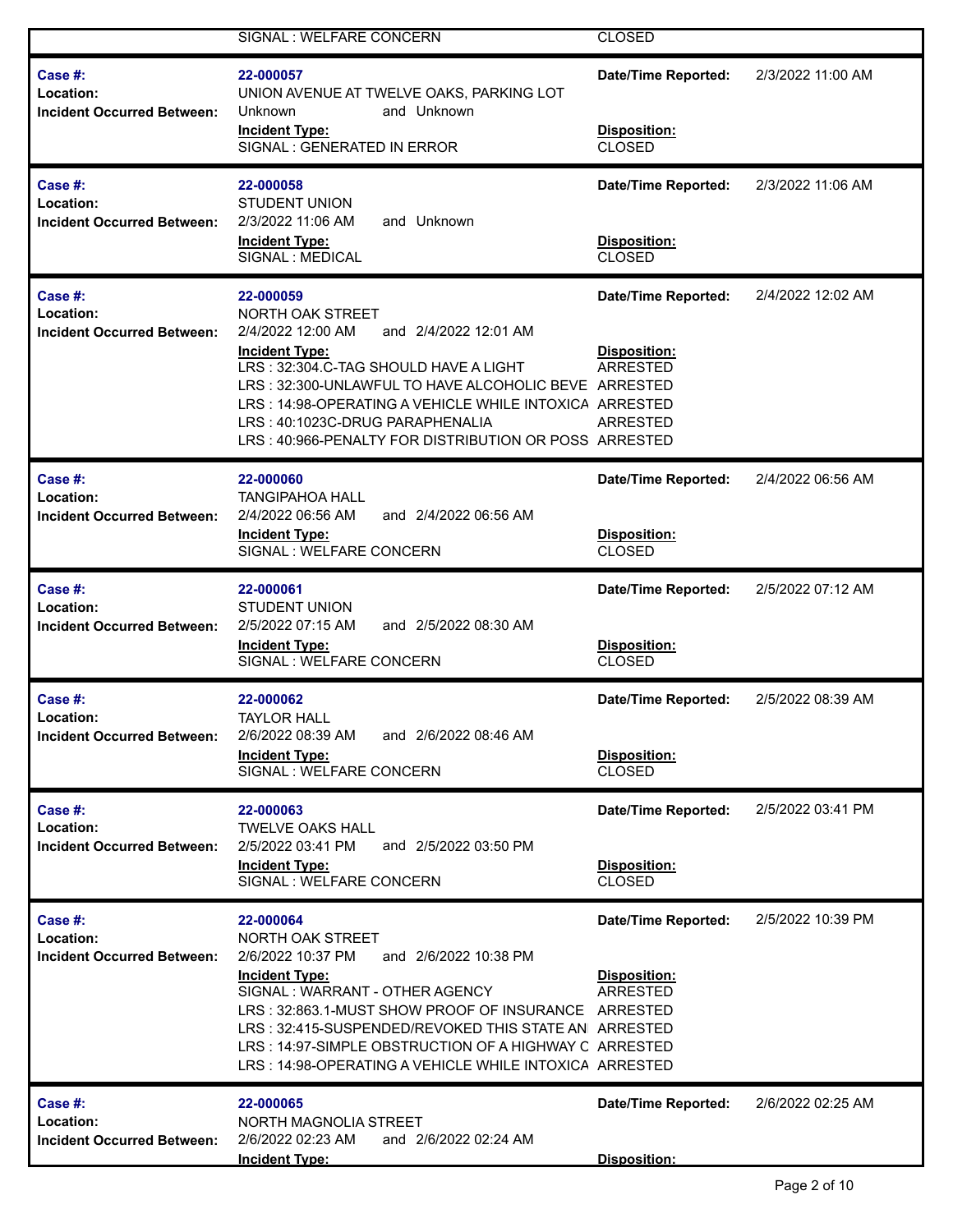|                                                           | LRS: 14:98-OPERATING A VEHICLE WHILE INTOXICA ARRESTED<br>LRS: 32:58-CARELESS OPERATION<br>SIGNAL: WARRANT - OTHER AGENCY<br>LRS : RS 14:98.8 OPERATING A VEHICLE WHILE UND ARRESTED                                                                                                                                  | <b>ARRESTED</b><br><b>ARRESTED</b>                                 |                   |
|-----------------------------------------------------------|-----------------------------------------------------------------------------------------------------------------------------------------------------------------------------------------------------------------------------------------------------------------------------------------------------------------------|--------------------------------------------------------------------|-------------------|
| Case #:<br>Location:<br><b>Incident Occurred Between:</b> | 22-000066<br>THE VILLAGE M<br>2/6/2022 08:01 PM<br>and 2/6/2022 08:02 PM<br><b>Incident Type:</b><br>LRS: 40:966-PENALTY FOR DISTRIBUTION OR POSS OSAA<br>LRS: 40:966-PENALTY FOR DISTRIBUTION OR POSS OSAA<br>LRS: 40:966-PENALTY FOR DISTRIBUTION OR POSS OSAA<br>LRS: 40:966-PENALTY FOR DISTRIBUTION OR POSS OSAA | <b>Date/Time Reported:</b><br>Disposition:                         | 2/6/2022 08:02 PM |
| Case #:<br>Location:<br><b>Incident Occurred Between:</b> | 22-000067<br>UNIVERSITY POLICE DEPT<br>2/7/2022 04:58 AM<br>and 2/7/2022 04:58 AM<br><b>Incident Type:</b><br>SIGNAL : WELFARE CONCERN                                                                                                                                                                                | <b>Date/Time Reported:</b><br>Disposition:<br>CLOSED               | 2/7/2022 04:58 AM |
| Case #:<br>Location:<br><b>Incident Occurred Between:</b> | 22-000068<br><b>SGA DRIVE</b><br>2/7/2022 06:52 PM<br>and 2/7/2022 06:52 PM<br><b>Incident Type:</b><br>SIGNAL: SUSPICIOUS ACTIVITY                                                                                                                                                                                   | <b>Date/Time Reported:</b><br>Disposition:<br><b>CLOSED</b>        | 2/7/2022 06:52 PM |
| Case #:<br>Location:<br><b>Incident Occurred Between:</b> | 22-000069<br>PRIDE HALL, PARKING LOT<br>and 2/7/2022 04:30 PM<br>2/6/2022 07:00 PM<br><b>Incident Type:</b><br>SIGNAL : ACCIDENTAL DAMAGE                                                                                                                                                                             | <b>Date/Time Reported:</b><br>Disposition:<br><b>CLOSED</b>        | 2/8/2022 11:03 AM |
| Case #:<br>Location:<br><b>Incident Occurred Between:</b> | 22-000071<br>UNIVERSITY POLICE DEPT<br>2/7/2022 12:30 PM<br>and 2/7/2022 01:24 PM<br><b>Incident Type:</b><br>SIGNAL: LOST OR STOLEN                                                                                                                                                                                  | <b>Date/Time Reported:</b><br>Disposition:<br><b>CLOSED</b>        | 2/8/2022 11:12 AM |
| Case #:<br>Location:<br><b>Incident Occurred Between:</b> | 22-000070<br><b>FAYARD HALL</b><br>and Unknown<br>Unknown<br><b>Incident Type:</b><br>SIGNAL : MEDICAL                                                                                                                                                                                                                | Date/Time Reported:<br>Disposition:<br>CLOSED                      | 2/8/2022 11:40 AM |
| Case #:<br>Location:<br><b>Incident Occurred Between:</b> | 22-000072<br>PHYSICAL PLANT, PURCHASING/RECEIVING WAREHOUSE<br>2/8/2022 05:38 PM<br>and 2/8/2022 06:09 PM<br><b>Incident Type:</b><br>SIGNAL : MEDICAL                                                                                                                                                                | <b>Date/Time Reported:</b><br><b>Disposition:</b><br><b>CLOSED</b> | 2/8/2022 05:38 PM |
| Case #:<br>Location:<br><b>Incident Occurred Between:</b> | 22-000073<br><b>SGA DRIVE</b><br>and 2/9/2022 07:51 AM<br>2/9/2022 07:51 AM<br><b>Incident Type:</b><br>SIGNAL : AUTO CRASH                                                                                                                                                                                           | <b>Date/Time Reported:</b><br>Disposition:<br>CLOSED               | 2/9/2022 07:51 AM |
| Case #:<br>Location:<br><b>Incident Occurred Between:</b> | 22-000074<br>PRIDE HALL<br>2/9/2022 11:37 AM<br>and 2/9/2022 12:01 PM<br><b>Incident Type:</b><br>SIGNAL : MEDICAL                                                                                                                                                                                                    | <b>Date/Time Reported:</b><br>Disposition:<br><b>CLOSED</b>        | 2/9/2022 11:37 AM |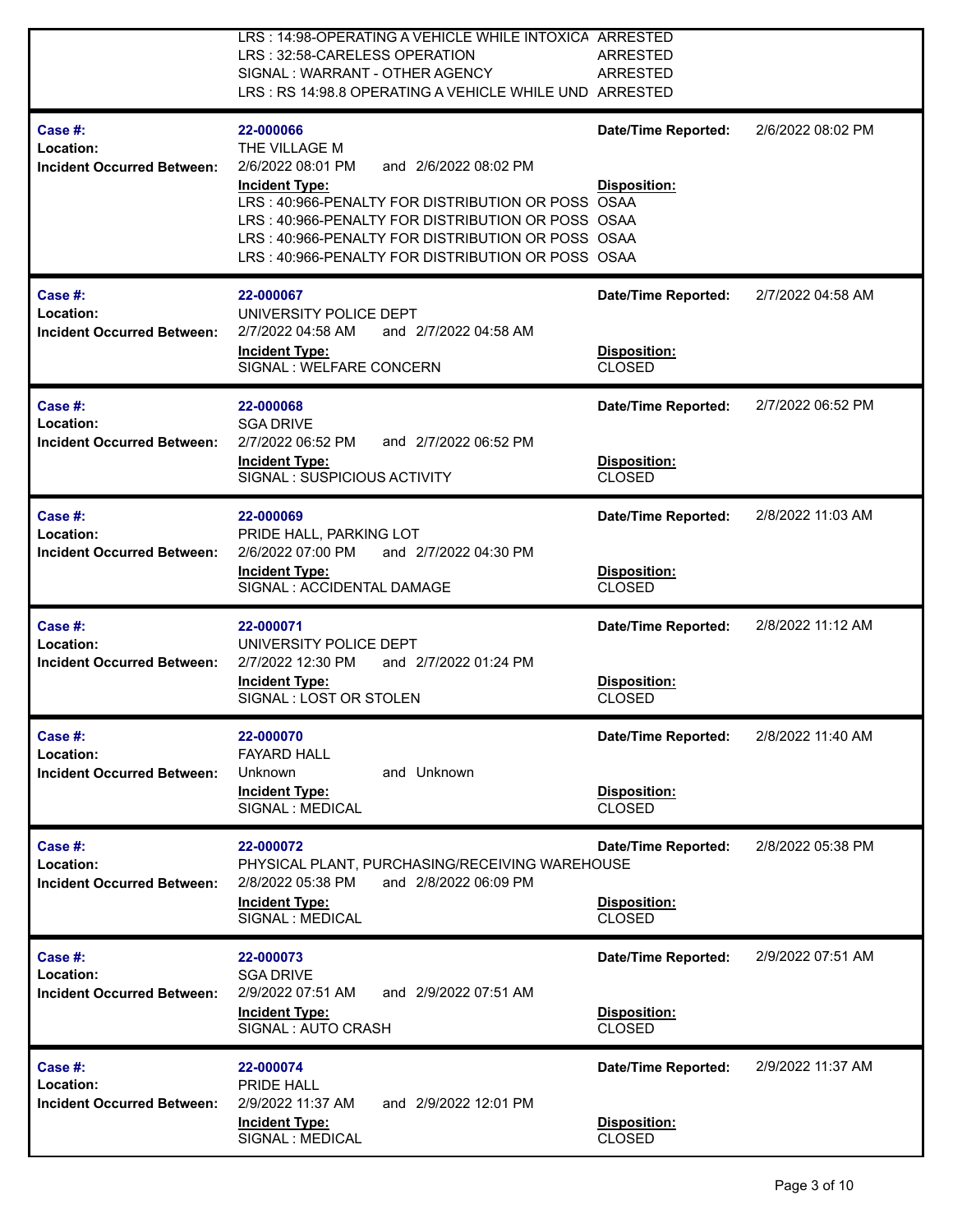| Case #:<br>Location:<br><b>Incident Occurred Between:</b> | 22-000075<br>NORTH OAK STREET, GRAVEL LOT<br>2/8/2022 10:45 AM<br>and 2/8/2022 01:20 PM<br><b>Incident Type:</b><br>LRS: 14:67-THEFT                                                                                                                                                                                                 | <b>Date/Time Reported:</b><br>Disposition:<br><b>CLOSED</b>         | 2/10/2022 11:21 AM |
|-----------------------------------------------------------|--------------------------------------------------------------------------------------------------------------------------------------------------------------------------------------------------------------------------------------------------------------------------------------------------------------------------------------|---------------------------------------------------------------------|--------------------|
| Case #:<br>Location:<br><b>Incident Occurred Between:</b> | 22-000076<br><b>SIMS MEMORIAL LIBRARY</b><br>2/10/2022 02:00 PM<br>and 2/10/2022 02:45 PM<br><b>Incident Type:</b><br>LRS: 14:103/A1-DISTURBING THE PEACE / SIMPLE A OSAA                                                                                                                                                            | <b>Date/Time Reported:</b><br>Disposition:                          | 2/10/2022 02:53 PM |
| Case #:<br>Location:<br><b>Incident Occurred Between:</b> | 22-000077<br>NORTH UNION, PARKING LOT<br>2/11/2022 01:00 AM<br>and 2/11/2022 01:01 AM<br><b>Incident Type:</b><br>LRS: 14:93.12-PURCHASE AND PUBLIC POSSESSIOI OSAA<br>LRS: 40:966-PENALTY FOR DISTRIBUTION OR POSS OSAA<br>LRS: 40:966-PENALTY FOR DISTRIBUTION OR POSS OSAA<br>LRS: 40:966-PENALTY FOR DISTRIBUTION OR POSS CLOSED | <b>Date/Time Reported:</b><br><b>Disposition:</b>                   | 2/11/2022 01:02 AM |
| Case #:<br>Location:<br><b>Incident Occurred Between:</b> | 22-000078<br>NORTH GENERAL PERSHING STREET<br>2/11/2022 01:49 AM<br>and 2/11/2022 01:50 AM<br><b>Incident Type:</b><br>LRS: 47:508-EXPIRED LICENSE PLATE<br>LRS: 32:104-IMPROPER MOVEMENT AND SIGNAL RE ARRESTED<br>LRS: 14:98-OPERATING A VEHICLE WHILE INTOXICA ARRESTED                                                           | <b>Date/Time Reported:</b><br>Disposition:<br><b>ARRESTED</b>       | 2/11/2022 01:51 AM |
| Case #:<br>Location:<br><b>Incident Occurred Between:</b> | 22-000079<br><b>GARRETT HALL</b><br>2/11/2022 03:37 AM<br>and 2/11/2022 03:38 AM<br><b>Incident Type:</b><br>LRS: 14:63-CRIMINAL TRESPASS                                                                                                                                                                                            | <b>Date/Time Reported:</b><br>Disposition:<br><b>CLOSED</b>         | 2/11/2022 03:39 AM |
| Case #:<br>Location:<br><b>Incident Occurred Between:</b> | 22-000080<br>PRIDE HALL<br>2/11/2022 09:00 AM<br>and 2/11/2022 09:01 AM<br><b>Incident Type:</b><br>SIGNAL : MEDICAL                                                                                                                                                                                                                 | <b>Date/Time Reported:</b><br>Disposition:<br><b>CLOSED</b>         | 2/11/2022 09:01 AM |
| Case #:<br>Location:<br><b>Incident Occurred Between:</b> | 22-000081<br>POTTLE HALL<br>2/11/2022 07:25 PM<br>and 2/11/2022 07:25 PM<br><b>Incident Type:</b><br>SIGNAL : MEDICAL                                                                                                                                                                                                                | <b>Date/Time Reported:</b><br>Disposition:<br>CLOSED                | 2/11/2022 07:27 PM |
| Case #:<br>Location:<br><b>Incident Occurred Between:</b> | 22-000082<br>ST. TAMMANY HALL<br>2/11/2022 02:00 PM<br>and 2/12/2022 12:20 PM<br><b>Incident Type:</b><br>LRS: 14:66-EXTORTION                                                                                                                                                                                                       | <b>Date/Time Reported:</b><br>Disposition:<br>CLOSED                | 2/12/2022 11:54 AM |
| Case #:<br>Location:<br><b>Incident Occurred Between:</b> | 22-000083<br>NED MCGEHEE DRIVE<br>2/14/2022 01:30 PM<br>and 2/14/2022 04:30 PM<br><b>Incident Type:</b><br>LRS: 14:67-THEFT                                                                                                                                                                                                          | <b>Date/Time Reported:</b><br>Disposition:<br>PENDING INVESTIGATION | 2/14/2022 04:47 PM |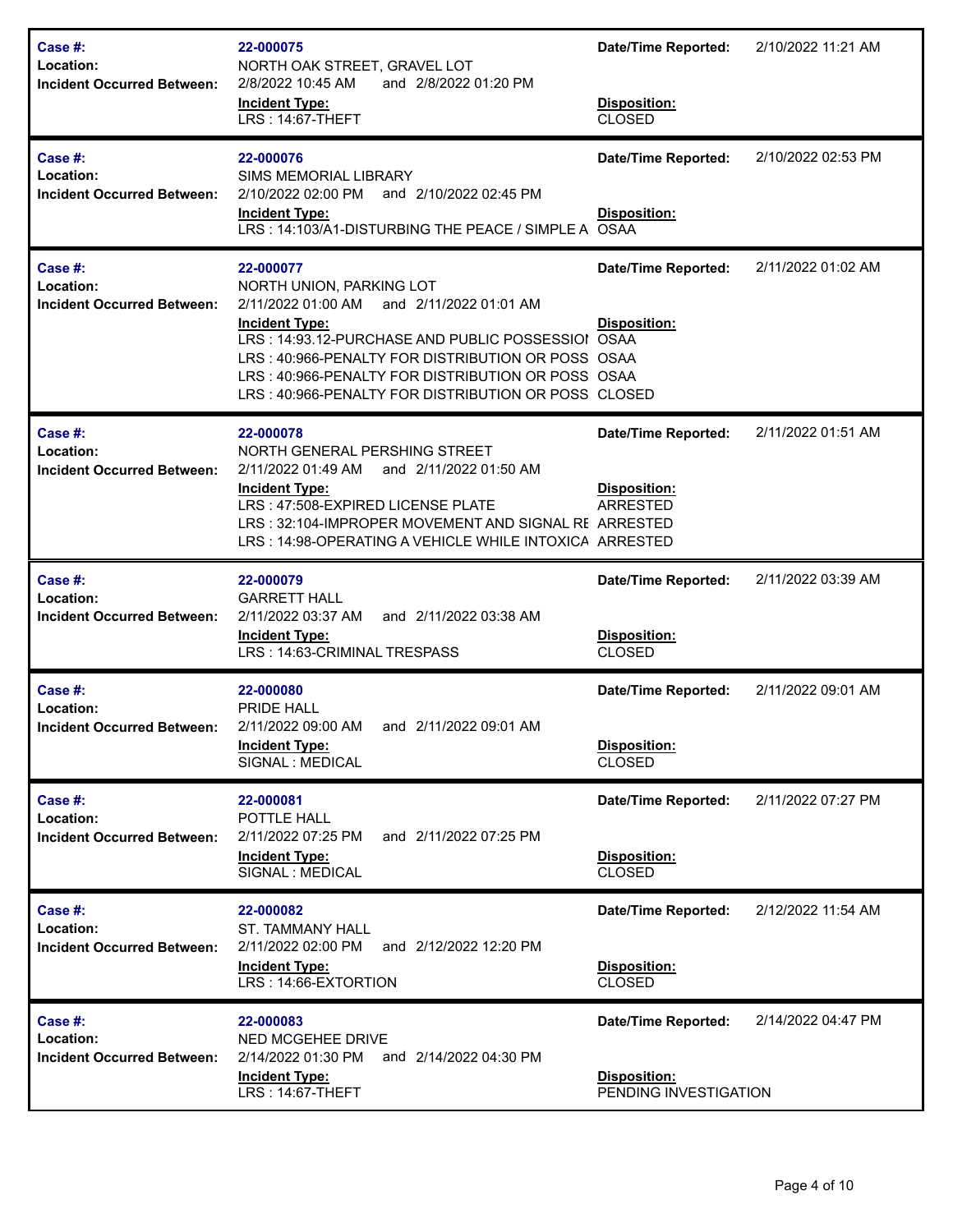| <b>Case #:</b><br>Location:<br><b>Incident Occurred Between:</b> | 22-000084<br>NORTH GENERAL PERSHING STREET<br>2/14/2022 08:02 PM and 2/14/2022 08:03 PM<br><b>Incident Type:</b><br>LRS: 32:104-IMPROPER MOVEMENT AND SIGNAL RE ARRESTED<br>LRS: 40:966-PENALTY FOR DISTRIBUTION OR POSS ARRESTED<br>LRS: 40:1023C-DRUG PARAPHENALIA | <b>Date/Time Reported:</b><br>Disposition:<br><b>ARRESTED</b>        | 2/14/2022 08:04 PM |
|------------------------------------------------------------------|----------------------------------------------------------------------------------------------------------------------------------------------------------------------------------------------------------------------------------------------------------------------|----------------------------------------------------------------------|--------------------|
| Case #:<br>Location:<br><b>Incident Occurred Between:</b>        | 22-000085<br>SOUTHEASTERN OAKS, PARKING AREA<br>2/14/2022 08:24 PM and 2/14/2022 08:30 PM<br><b>Incident Type:</b><br>LRS: 14:99-RECKLESS OPERATION OF A VEHICLE                                                                                                     | <b>Date/Time Reported:</b><br><b>Disposition:</b><br>CLOSED - ARREST | 2/14/2022 08:31 PM |
| <b>Case #:</b><br>Location:<br><b>Incident Occurred Between:</b> | 22-000086<br>SOUTHEASTERN OAKS, PARKING AREA<br>2/14/2022 10:24 PM<br>and 2/14/2022 10:25 PM<br><b>Incident Type:</b><br>LRS: 40:966-PENALTY FOR DISTRIBUTION OR POSS ARRESTED                                                                                       | <b>Date/Time Reported:</b><br>Disposition:                           | 2/14/2022 10:26 PM |
| Case #:<br>Location:<br><b>Incident Occurred Between:</b>        | 22-000087<br>LA HIGHWAY 3234/UNIVERSITY AVENUE<br>Unknown<br>and Unknown<br>Incident Type:<br>SIGNAL : GENERATED IN ERROR                                                                                                                                            | <b>Date/Time Reported:</b><br>Disposition:<br><b>CLOSED</b>          | 2/15/2022 04:04 AM |
| Case #:<br>Location:<br><b>Incident Occurred Between:</b>        | 22-000088<br>DRIVING RANGE, PARKING LOT<br>2/15/2022 08:37 AM and 2/15/2022 10:05 AM<br><b>Incident Type:</b><br>SIGNAL : TOW REQUEST                                                                                                                                | <b>Date/Time Reported:</b><br>Disposition:<br><b>CLOSED</b>          | 2/15/2022 08:37 AM |
| Case #:<br>Location:<br><b>Incident Occurred Between:</b>        | 22-000089<br><b>HAMMOND HALL</b><br>and 2/15/2022 03:07 PM<br>2/15/2022 02:38 PM<br><b>Incident Type:</b><br>LRS: 40:1023C-DRUG PARAPHENALIA                                                                                                                         | <b>Date/Time Reported:</b><br>Disposition:<br><b>OSAA</b>            | 2/15/2022 02:38 PM |
| Case #:<br>Location:<br><b>Incident Occurred Between:</b>        | 22-000090<br><b>GARRETT HALL</b><br>2/15/2022 03:45 PM<br>and 2/15/2022 04:10 PM<br><b>Incident Type:</b><br>LRS: 14:67-THEFT                                                                                                                                        | <b>Date/Time Reported:</b><br>Disposition:<br>PENDING INVESTIGATION  | 2/15/2022 04:42 PM |
| Case #:<br>Location:<br><b>Incident Occurred Between:</b>        | 22-000091<br>THE VILLAGE A, COMMONS<br>2/15/2022 05:45 PM and 2/15/2022 05:52 PM<br><b>Incident Type:</b><br>SIGNAL : DISTURBANCE                                                                                                                                    | <b>Date/Time Reported:</b><br>Disposition:<br>CLOSED                 | 2/15/2022 05:45 PM |
| Case #:<br>Location:<br><b>Incident Occurred Between:</b>        | 22-000093<br>SOUTHEASTERN OAKS/GREEK VILLAGE<br>2/15/2022 05:59 PM and 2/15/2022 06:00 PM<br>Incident Type:<br>SIGNAL: AUTO CRASH - PRIVATE PROPERTY                                                                                                                 | <b>Date/Time Reported:</b><br>Disposition:<br>CLOSED                 | 2/15/2022 06:01 PM |
| Case #:<br>Location:<br><b>Incident Occurred Between:</b>        | 22-000092<br><b>SGA DRIVE</b><br>2/15/2022 06:00 PM<br>and 2/15/2022 06:02 PM<br><b>Incident Type:</b><br>SIGNAL : AUTO CRASH                                                                                                                                        | <b>Date/Time Reported:</b><br>Disposition:<br><b>CLOSED</b>          | 2/15/2022 06:03 PM |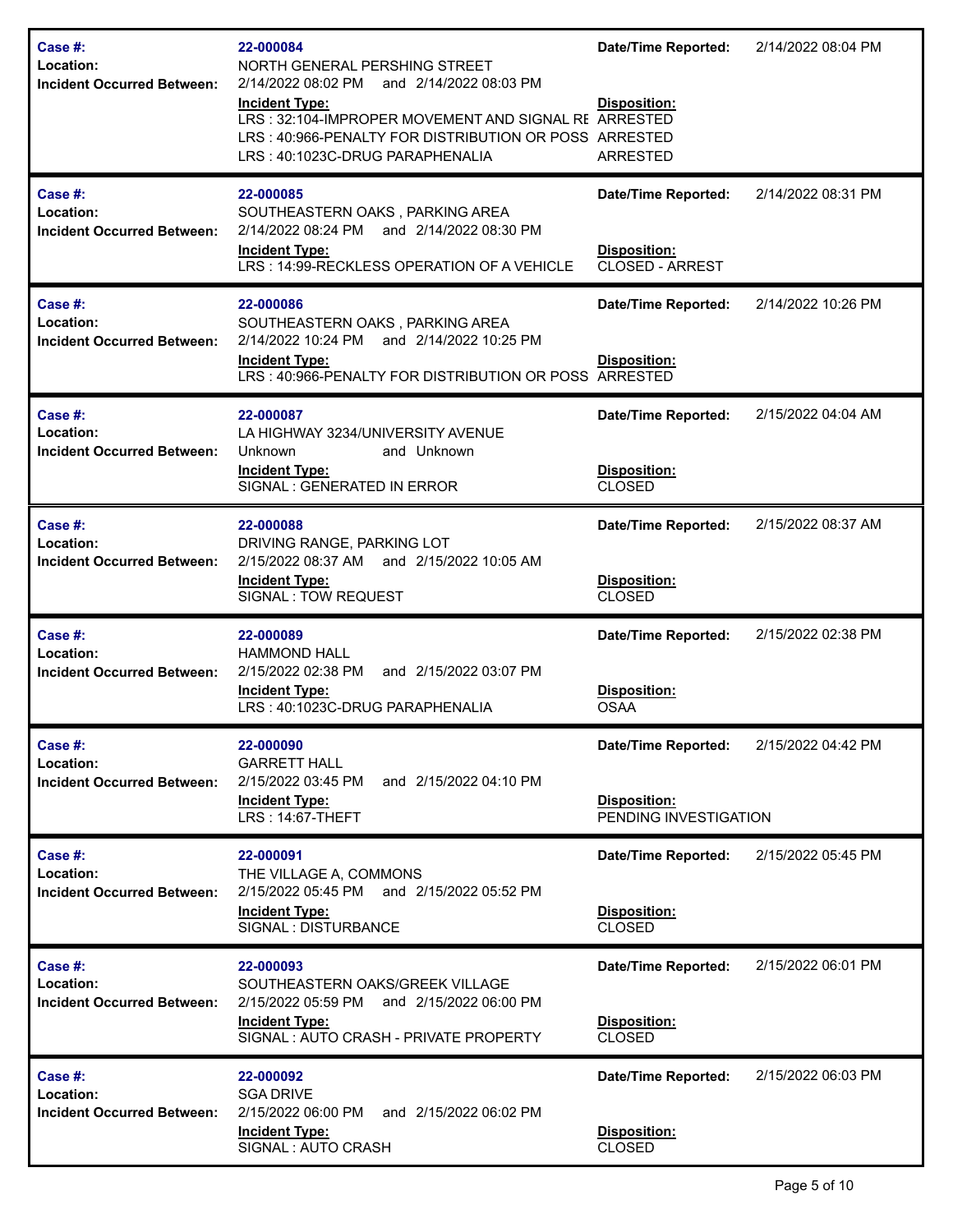|                                                           | SIGNAL: WARRANT - OTHER AGENCY<br>LRS: 32:863.1-MUST SHOW PROOF OF INSURANCE ARRESTED<br>LRS: 32:281-IMPROPER BACKING W/ACCIDENT<br>LRS: 32:415-SUSPENDED/REVOKED THIS STATE AN ARRESTED | <b>ARRESTED</b><br><b>ARRESTED</b>                            |                    |
|-----------------------------------------------------------|------------------------------------------------------------------------------------------------------------------------------------------------------------------------------------------|---------------------------------------------------------------|--------------------|
| Case #:<br>Location:<br><b>Incident Occurred Between:</b> | 22-000094<br><b>COOK FIELD</b><br>2/15/2022 11:40 PM<br>and 2/15/2022 11:43 PM<br><b>Incident Type:</b><br>SIGNAL : INFORMATIONAL: COMPLAINT                                             | <b>Date/Time Reported:</b><br>Disposition:<br><b>CLOSED</b>   | 2/15/2022 11:44 PM |
| Case #:<br>Location:<br><b>Incident Occurred Between:</b> | 22-000095<br>UNIVERSITY POLICE DEPT<br>2/15/2022 12:01 AM<br>and 2/16/2022 12:00 PM<br><b>Incident Type:</b><br>LRS: 14:285-TELEPHONE COMMUNICATIONS; IMPR( OSAA                         | <b>Date/Time Reported:</b><br>Disposition:                    | 2/16/2022 11:54 AM |
| Case #:<br>Location:<br><b>Incident Occurred Between:</b> | 22-000096<br>PENNINGTON STUDENT ACTIVITY CENTER<br>2/16/2022 11:55 AM<br>and 2/16/2022 12:26 PM<br><b>Incident Type:</b><br>SIGNAL: AUTO CRASH - PRIVATE PROPERTY                        | <b>Date/Time Reported:</b><br>Disposition:<br><b>CLOSED</b>   | 2/16/2022 11:58 AM |
| Case #:<br>Location:<br><b>Incident Occurred Between:</b> | 22-000097<br>PRIDE HALL, PARKING LOT<br>2/16/2022 01:22 PM<br>and 2/16/2022 01:30 PM<br><b>Incident Type:</b><br>LRS: 14:35-SIMPLE BATTERY                                               | <b>Date/Time Reported:</b><br>Disposition:<br>CLOSED - ARREST | 2/16/2022 01:25 PM |
| Case #:<br>Location:<br><b>Incident Occurred Between:</b> | 22-000098<br><b>WHITE HALL</b><br>2/16/2022 01:46 PM<br>and 2/16/2022 02:25 PM<br><b>Incident Type:</b><br>SIGNAL: AUTO CRASH                                                            | <b>Date/Time Reported:</b><br>Disposition:<br><b>CLOSED</b>   | 2/16/2022 01:48 PM |
| Case #:<br>Location:<br><b>Incident Occurred Between:</b> | 22-000099<br>KINESIOLOGY AND HEALTH STUDIES<br>2/16/2022 04:30 PM<br>and 2/16/2022 04:52 PM<br><b>Incident Type:</b><br>SIGNAL : MEDICAL                                                 | <b>Date/Time Reported:</b><br>Disposition:<br><b>CLOSED</b>   | 2/16/2022 04:30 PM |
| Case #:<br>Location:<br><b>Incident Occurred Between:</b> | 22-000100<br>NORTH OAK PARK, POND<br>2/17/2022 06:32 AM<br>and 2/17/2022 06:50 AM<br><b>Incident Type:</b><br>SIGNAL : FIRE COMPLAINT                                                    | <b>Date/Time Reported:</b><br>Disposition:<br><b>CLOSED</b>   | 2/17/2022 06:32 AM |
| Case #:<br>Location:<br><b>Incident Occurred Between:</b> | 22-000101<br>NORTH UNION, PARKING LOT<br>2/16/2022 10:45 PM<br>and 2/17/2022 12:58 PM<br><b>Incident Type:</b><br>LRS: 14:100-HIT AND RUN                                                | <b>Date/Time Reported:</b><br>Disposition:<br><b>CLOSED</b>   | 2/17/2022 12:58 PM |
| Case #:<br>Location:<br><b>Incident Occurred Between:</b> | 22-000102<br>KINESIOLOGY AND HEALTH STUDIES<br>2/17/2022 12:57 PM<br>and 2/17/2022 01:52 PM<br><b>Incident Type:</b><br>SIGNAL : MEDICAL                                                 | <b>Date/Time Reported:</b><br>Disposition:<br><b>CLOSED</b>   | 2/17/2022 01:01 PM |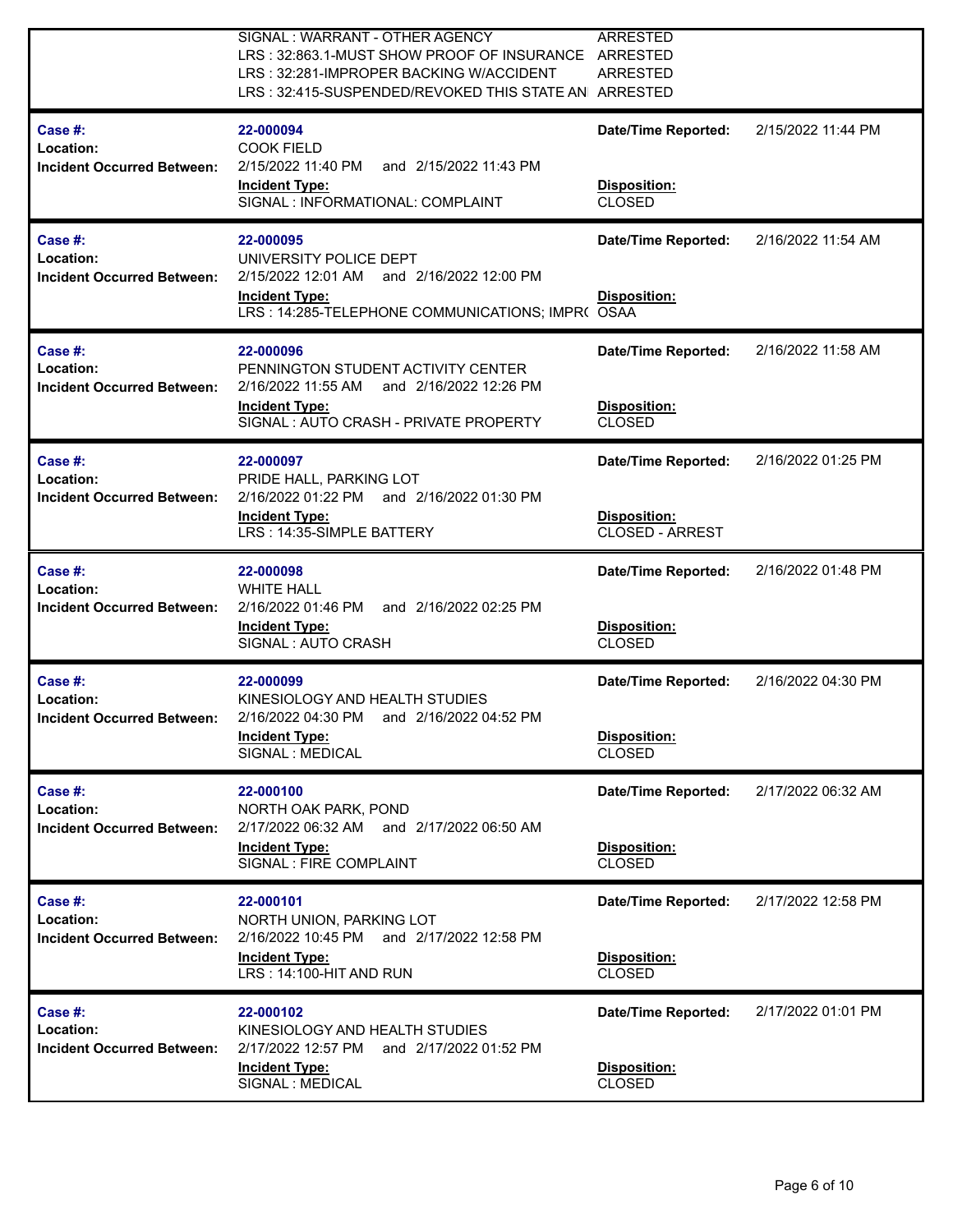| Case  #:<br>Location:<br><b>Incident Occurred Between:</b>   | 22-000103<br><b>ASCENSION HALL</b><br>2/17/2022 09:39 PM<br>and 2/17/2022 09:40 PM<br><b>Incident Type:</b><br>LRS: 14:285-TELEPHONE COMMUNICATIONS; IMPR( CLOSED                                                                                                                    | <b>Date/Time Reported:</b><br>Disposition:                           | 2/17/2022 11:10 PM |
|--------------------------------------------------------------|--------------------------------------------------------------------------------------------------------------------------------------------------------------------------------------------------------------------------------------------------------------------------------------|----------------------------------------------------------------------|--------------------|
| Case $#$ :<br>Location:<br><b>Incident Occurred Between:</b> | 22-000104<br><b>HAMMOND HALL</b><br>2/2/2022 05:00 PM<br>and 2/3/2022 12:00 PM<br><b>Incident Type:</b><br>LRS: 14:43/V-THIRD DEGREE RAPE/VAGINAL                                                                                                                                    | <b>Date/Time Reported:</b><br>Disposition:<br><b>CLOSED</b>          | 2/18/2022 11:35 AM |
| Case $#$ :<br>Location:<br><b>Incident Occurred Between:</b> | 22-000105<br><b>TWELVE OAKS HALL</b><br>2/18/2022 04:02 PM<br>and 2/18/2022 04:50 PM<br><b>Incident Type:</b><br>SIGNAL : MEDICAL                                                                                                                                                    | <b>Date/Time Reported:</b><br>Disposition:<br><b>CLOSED</b>          | 2/18/2022 04:02 PM |
| Case #:<br>Location:<br><b>Incident Occurred Between:</b>    | 22-000106<br>SOUTHEASTERN OAKS, BUILDING 2<br>and 2/19/2022 12:30 PM<br>2/19/2022 10:00 AM<br><b>Incident Type:</b><br>SIGNAL: LOST OR STOLEN                                                                                                                                        | <b>Date/Time Reported:</b><br>Disposition:<br><b>CLOSED</b>          | 2/19/2022 02:18 PM |
| Case #:<br>Location:<br><b>Incident Occurred Between:</b>    | 22-000107<br><b>HAMMOND HALL</b><br>2/19/2022 06:10 PM<br>and 2/19/2022 07:10 PM<br><b>Incident Type:</b><br>SIGNAL : MEDICAL                                                                                                                                                        | <b>Date/Time Reported:</b><br>Disposition:<br><b>CLOSED</b>          | 2/19/2022 06:13 PM |
| Case #:<br>Location:<br><b>Incident Occurred Between:</b>    | 22-000108<br>LA HIGHWAY 3234/UNIVERSITY AVENUE<br>2/20/2022 02:13 AM<br>and 2/20/2022 02:14 AM<br><b>Incident Type:</b><br>LRS: 14:98-OPERATING A VEHICLE WHILE INTOXICA ARRESTED<br>LRS: 32:79-IMPROPER DRIVING WITHIN LANE<br>LRS: 32:300-UNLAWFUL TO HAVE ALCOHOLIC BEVE ARRESTED | <b>Date/Time Reported:</b><br>Disposition:<br><b>ARRESTED</b>        | 2/20/2022 02:15 AM |
| Case $#$ :<br>Location:<br><b>Incident Occurred Between:</b> | 22-000109<br>UNIVERSITY CENTER<br>2/20/2022 11:56 AM<br>and 2/20/2022 11:57 AM<br><b>Incident Type:</b><br>SIGNAL: LOST OR STOLEN                                                                                                                                                    | <b>Date/Time Reported:</b><br>Disposition:<br><b>CLOSED</b>          | 2/20/2022 11:56 AM |
| Case $#$ :<br>Location:<br><b>Incident Occurred Between:</b> | 22-000110<br><b>STUDENT UNION</b><br>2/21/2022 04:20 PM<br>and 2/21/2022 04:47 PM<br><b>Incident Type:</b><br>SIGNAL : MEDICAL                                                                                                                                                       | <b>Date/Time Reported:</b><br>Disposition:<br><b>CLOSED</b>          | 2/21/2022 04:28 PM |
| Case $#$ :<br>Location:<br><b>Incident Occurred Between:</b> | 22-000111<br><b>HAMMOND HALL</b><br>2/21/2022 04:00 PM<br>and 2/21/2022 10:00 PM<br><b>Incident Type:</b><br>LRS: 14:40.2-STALKING                                                                                                                                                   | <b>Date/Time Reported:</b><br>Disposition:<br><b>CLOSED</b>          | 2/21/2022 09:09 PM |
| Case #:<br>Location:<br><b>Incident Occurred Between:</b>    | 22-000112<br>D VICKERS HALL, EAST PARKING LOT<br>2/22/2022 08:00 AM<br>and 2/22/2022 08:05 AM<br><b>Incident Type:</b><br>LRS: 14:108-RESISTING AN OFFICER                                                                                                                           | <b>Date/Time Reported:</b><br><b>Disposition:</b><br>CLOSED - ARREST | 2/22/2022 08:29 AM |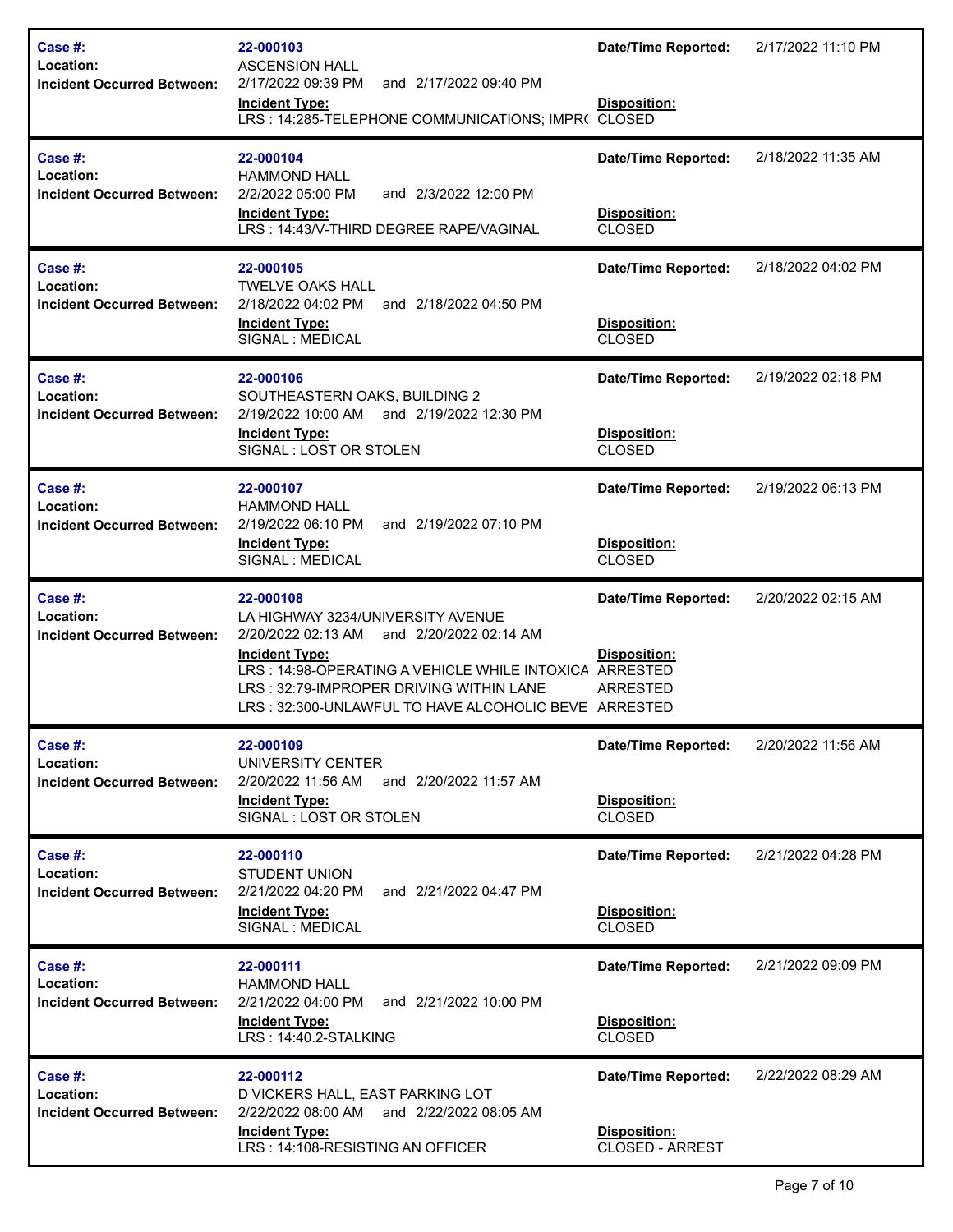|                                                           | LRS: 14:38-SIMPLE ASSAULT                                                                                                                                          | <b>OSAA</b>                                                                     |                    |
|-----------------------------------------------------------|--------------------------------------------------------------------------------------------------------------------------------------------------------------------|---------------------------------------------------------------------------------|--------------------|
| Case #:<br>Location:<br><b>Incident Occurred Between:</b> | 22-000113<br>UNIVERSITY POLICE DEPT<br>2/14/2022 09:00 AM and 2/14/2022 12:00 PM<br><b>Incident Type:</b><br>LRS: 14:67-THEFT                                      | <b>Date/Time Reported:</b><br>Disposition:<br>CLOSED                            | 2/22/2022 11:54 AM |
| Case #:<br>Location:<br><b>Incident Occurred Between:</b> | 22-000114<br>UNIVERSITY POLICE DEPT<br>2/21/2022 06:00 PM and 2/21/2022 06:00 PM<br><b>Incident Type:</b><br>LRS: 14:40.2-STALKING                                 | <b>Date/Time Reported:</b><br>Disposition:<br><b>OSAA</b>                       | 2/22/2022 12:10 PM |
| Case #:<br>Location:<br><b>Incident Occurred Between:</b> | 22-000115<br>SOUTHEASTERN OAKS, BUILDING 6<br>5/10/2021 12:00 AM and 5/28/2021 12:00 AM<br><b>Incident Type:</b><br>LRS: 14:62.2-SIMPLE BURGLARY OF AN INHABITED I | <b>Date/Time Reported:</b><br>Disposition:<br><b>OPEN - PENDING INFORMATION</b> | 2/22/2022 12:51 PM |
| Case #:<br>Location:<br><b>Incident Occurred Between:</b> | 22-000116<br>UNIVERSITY POLICE DEPT<br>2/20/2022 09:00 PM and 2/22/2022 02:33 PM<br><b>Incident Type:</b><br>SIGNAL: LOST OR STOLEN                                | <b>Date/Time Reported:</b><br>Disposition:<br><b>CLOSED</b>                     | 2/22/2022 02:28 PM |
| Case #:<br>Location:<br><b>Incident Occurred Between:</b> | 22-000117<br><b>LIVINGSTON HALL</b><br>2/22/2022 03:32 PM<br>and 2/22/2022 03:44 PM<br><b>Incident Type:</b><br>LRS: 40:966-PENALTY FOR DISTRIBUTION OR POSS OSAA  | <b>Date/Time Reported:</b><br>Disposition:                                      | 2/22/2022 03:32 PM |
| Case #:<br>Location:<br><b>Incident Occurred Between:</b> | 22-000118<br>KINESIOLOGY AND HEALTH STUDIES<br>2/8/2022 08:00 AM<br>and 2/8/2022 08:00 AM<br><b>Incident Type:</b><br>SIGNAL: LOST OR STOLEN                       | <b>Date/Time Reported:</b><br>Disposition:<br>OPEN - PENDING INFORMATION        | 2/23/2022 07:48 AM |
| Case #:<br>Location:<br><b>Incident Occurred Between:</b> | 22-000119<br><b>ALL CAMPUS</b><br>2/9/2022 07:19 AM<br>and 2/10/2022 05:56 AM<br><b>Incident Type:</b><br>LRS: 14:70.4/FR-ACCESS DEVICE FRAUD/FALSE PRI CLOSED     | <b>Date/Time Reported:</b><br>Disposition:                                      | 2/23/2022 05:33 PM |
| Case #:<br>Location:<br><b>Incident Occurred Between:</b> | 22-000120<br><b>TANGIPAHOA HALL</b><br>2/23/2022 07:00 PM<br>and 2/23/2022 07:03 PM<br><b>Incident Type:</b><br>SIGNAL : WELFARE CONCERN                           | <b>Date/Time Reported:</b><br>Disposition:<br>CLOSED                            | 2/23/2022 07:03 PM |
| Case #:<br>Location:<br><b>Incident Occurred Between:</b> | 22-000121<br>PRIDE HALL, PARKING LOT<br>2/23/2022 07:00 PM and 2/23/2022 07:03 PM<br><b>Incident Type:</b><br>SIGNAL: AUTO CRASH - PRIVATE PROPERTY                | <b>Date/Time Reported:</b><br>Disposition:<br>CLOSED                            | 2/23/2022 07:09 PM |
| Case #:<br>Location:<br><b>Incident Occurred Between:</b> | 22-000122<br>PENNINGTON STUDENT ACTIVITY CENTER<br>2/24/2022 06:10 AM and 2/24/2022 07:16 AM<br><b>Incident Type:</b><br>LRS: 14:106-OBSCENITY                     | <b>Date/Time Reported:</b><br>Disposition:<br><b>CLOSED - ARREST</b>            | 2/24/2022 07:04 AM |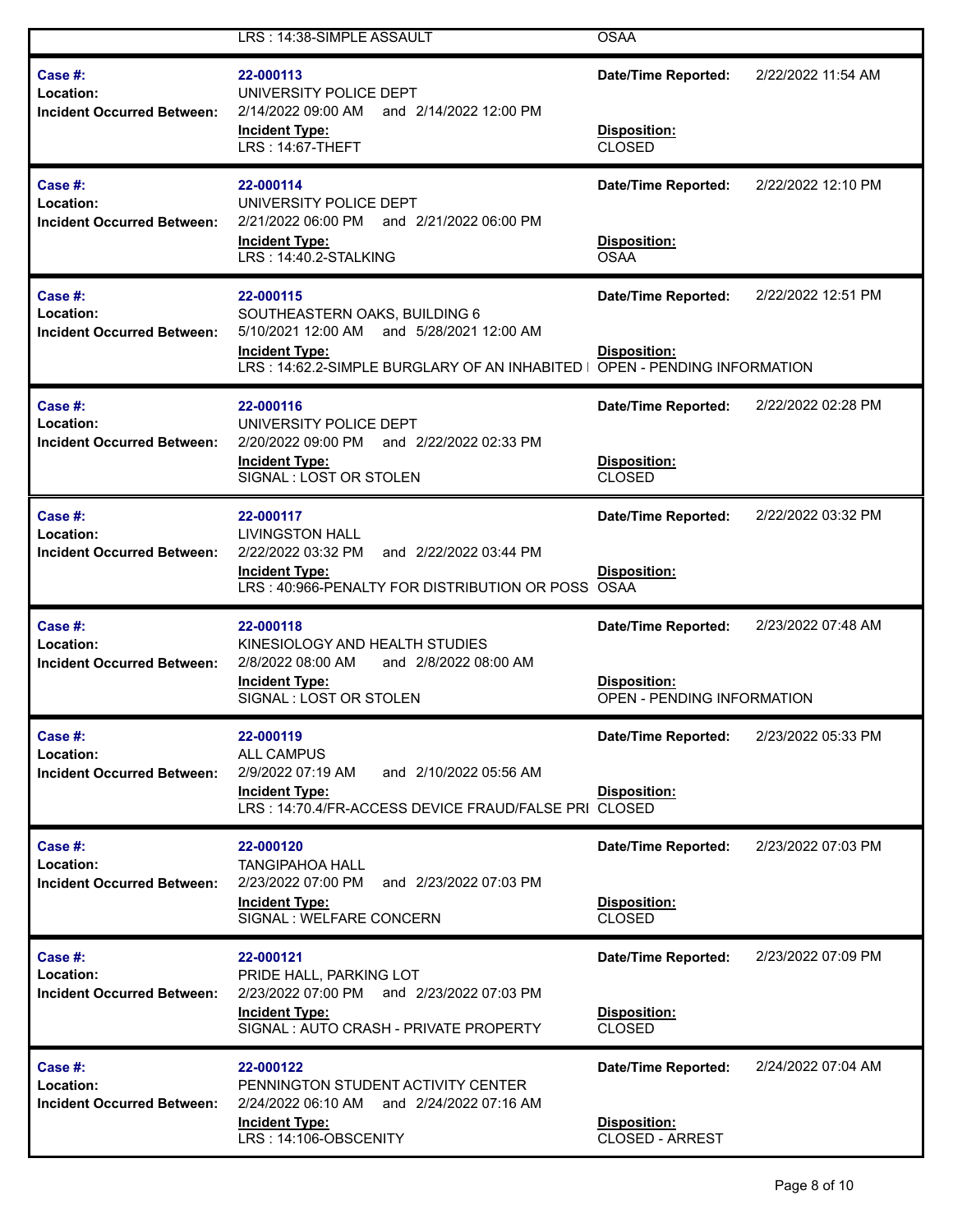| Case #:<br>Location:<br><b>Incident Occurred Between:</b> | 22-000123<br><b>STUDENT UNION</b><br>2/24/2022 10:30 AM<br>and 2/24/2022 10:30 AM<br><b>Incident Type:</b><br>SIGNAL: WELFARE CONCERN                                                                                                                                                                                     | <b>Date/Time Reported:</b><br>Disposition:<br><b>CLOSED</b>                      | 2/24/2022 10:34 AM |
|-----------------------------------------------------------|---------------------------------------------------------------------------------------------------------------------------------------------------------------------------------------------------------------------------------------------------------------------------------------------------------------------------|----------------------------------------------------------------------------------|--------------------|
| Case #:<br>Location:<br><b>Incident Occurred Between:</b> | 22-000124<br>STUDENT UNION, 1ST FLOOR<br>2/24/2022 09:55 AM<br>and 2/24/2022 09:57 AM<br><b>Incident Type:</b><br>SIGNAL: SUSPICIOUS ACTIVITY                                                                                                                                                                             | <b>Date/Time Reported:</b><br>Disposition:<br><b>CLOSED</b>                      | 2/24/2022 10:49 AM |
| Case #:<br>Location:<br><b>Incident Occurred Between:</b> | 22-000125<br><b>LAB SCHOOL</b><br>2/24/2022 10:49 AM<br>and 2/24/2022 11:26 AM<br><b>Incident Type:</b><br>SIGNAL : MEDICAL                                                                                                                                                                                               | <b>Date/Time Reported:</b><br>Disposition:<br><b>CLOSED</b>                      | 2/24/2022 10:49 AM |
| Case #:<br>Location:<br><b>Incident Occurred Between:</b> | 22-000127<br><b>HEALTH CENTER</b><br>2/23/2022 08:00 PM<br>and 2/24/2022 08:00 PM<br><b>Incident Type:</b><br>SIGNAL : MEDICAL                                                                                                                                                                                            | <b>Date/Time Reported:</b><br>Disposition:<br><b>CLOSED</b>                      | 2/24/2022 01:46 PM |
| Case #:<br>Location:<br><b>Incident Occurred Between:</b> | 22-000126<br><b>CLARK HALL</b><br>2/24/2022 03:07 PM<br>and 2/24/2022 03:07 PM<br><b>Incident Type:</b><br>SIGNAL : MEDICAL                                                                                                                                                                                               | <b>Date/Time Reported:</b><br>Disposition:<br><b>CLOSED</b>                      | 2/24/2022 03:07 PM |
| Case #:<br>Location:<br><b>Incident Occurred Between:</b> | 22-000128<br>RAILROAD, PARKING LOT<br>2/24/2022 04:47 PM<br>and 2/24/2022 04:48 PM<br><b>Incident Type:</b><br>LRS: 14:100-HIT AND RUN                                                                                                                                                                                    | <b>Date/Time Reported:</b><br>Disposition:<br><b>CLOSED</b>                      | 2/24/2022 04:48 PM |
| Case #:<br>Location:<br><b>Incident Occurred Between:</b> | 22-000129<br><b>HAMMOND HALL</b><br>2/24/2022 05:28 PM<br>and 2/24/2022 05:28 PM<br><b>Incident Type:</b><br>LRS: 966: DRUG VIOLATION                                                                                                                                                                                     | <b>Date/Time Reported:</b><br>Disposition:<br><b>OSAA</b>                        | 2/24/2022 05:28 PM |
| Case #:<br>Location:<br><b>Incident Occurred Between:</b> | 22-000130<br>UNIVERSITY POLICE DEPT<br>Unknown<br>and Unknown<br><b>Incident Type:</b><br>SIGNAL: GENERATED IN ERROR                                                                                                                                                                                                      | <b>Date/Time Reported:</b><br>Disposition:<br><b>CLOSED</b>                      | 2/24/2022 07:57 PM |
| Case #:<br>Location:<br><b>Incident Occurred Between:</b> | 22-000131<br>LA HIGHWAY 3234/UNIVERSITY AVENUE<br>2/25/2022 01:36 AM<br>and 2/25/2022 01:37 AM<br><b>Incident Type:</b><br>LRS: 47:508-EXPIRED LICENSE PLATE<br>LRS: 32:300-UNLAWFUL TO HAVE ALCOHOLIC BEVE ARRESTED<br>LRS: 32:79-IMPROPER DRIVING WITHIN LANE<br>LRS: 14:98-OPERATING A VEHICLE WHILE INTOXICA ARRESTED | <b>Date/Time Reported:</b><br>Disposition:<br><b>ARRESTED</b><br><b>ARRESTED</b> | 2/25/2022 01:38 AM |
| Case #:<br>Location:<br><b>Incident Occurred Between:</b> | 22-000132<br>NORTH OAK STREET<br>2/25/2022 03:23 AM<br>and 2/25/2022 03:24 AM<br><b>Incident Type:</b>                                                                                                                                                                                                                    | <b>Date/Time Reported:</b><br>Disposition:                                       | 2/25/2022 03:25 AM |